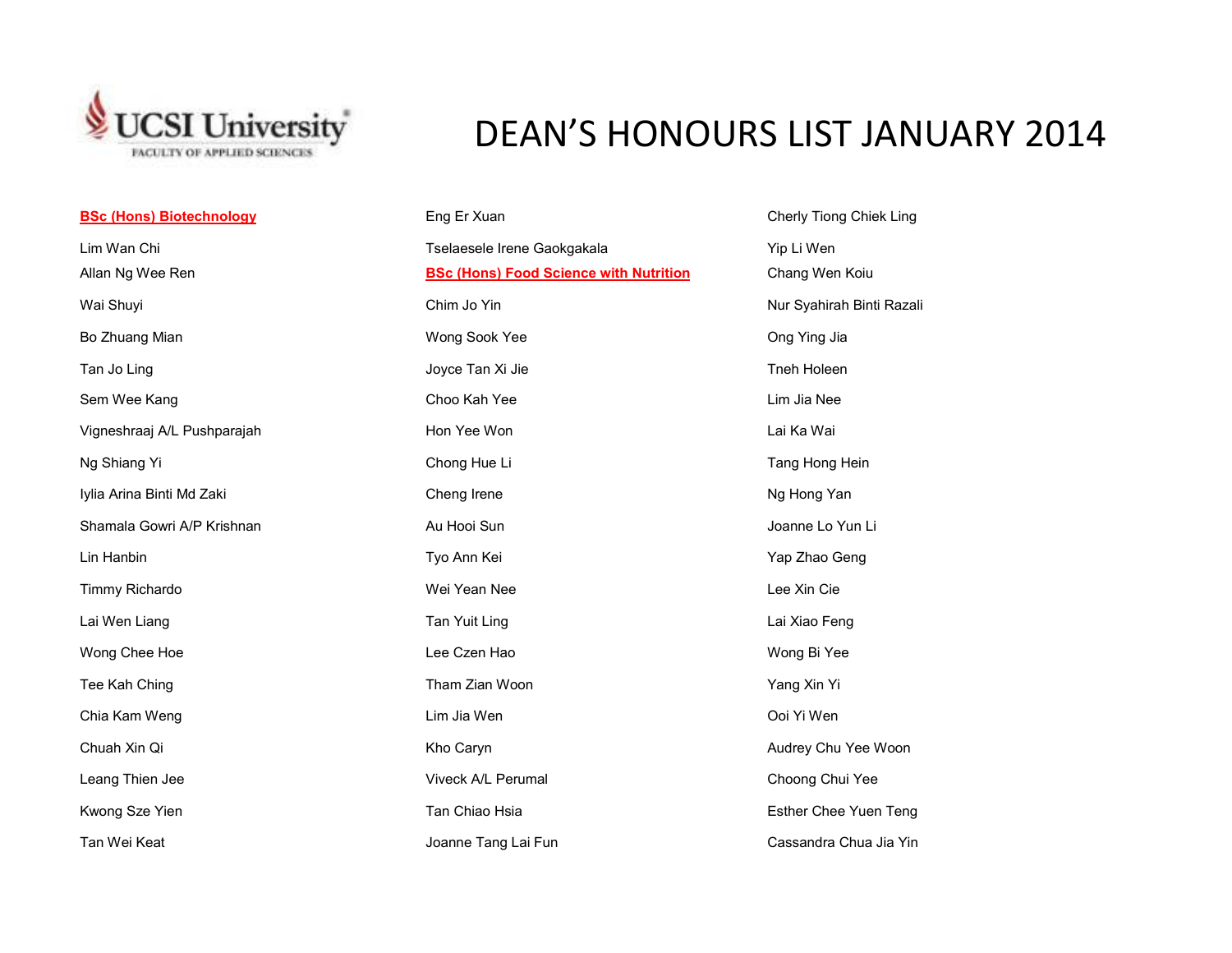| Low Yi Qian       | Seow Pei Bei   | Amy Hoo Yen         |
|-------------------|----------------|---------------------|
| Lau Hui Wan       | Chong Shu Min  | Chuay Pei Mung      |
| Lim Wan Thong     | Yang Ruo Ling  | Liem Yun Yi         |
| Ho Sock Mun       | Ching Ai Juin  | Thi Shi Min         |
| P'ng Yi Theng     | Wong Hui Yee   | Chua Sher Li        |
| Germaine Chng Yu  | Foo Wei Lin    | Chao Zhi Hao        |
| Phoon Teck Sang   | Lim Yen Ting   | Yeo Lay Huai        |
| Samantha Ling     | Ng Ker Shan    | Thor Sing Ying      |
| Joanna Ng Yik Fei | Khoo Shu Hui   | Teoh Ai Ni          |
| Song Jia Chy      | Teo Qiu Jiing  | Lai Jian Ting       |
| Beh Chew Lui      | Tee Hui Yan    | Jenny Foo Pei Yan   |
| Chan Hor Jeann    | Hong Hua Ping  | Ng Choon Ming       |
| Chong Yu Han      | Chua Jun Kuang | Lim Yee Thing       |
| Sean Soo Weng     | Chang Shu Teng | Ho Sher Lee         |
| Low Yan Ling      | Low Soo San    | Chong Jun Kit       |
| Chew Sook Chin    | Wong Man Kheng | Man Kar Kei         |
| Ng Loong Yeke     | Goh Soke Yi    | Yow Sook Jean       |
| Chang Chia Yoong  | Lim Pei Yi     | Haji Muhd Zulkhairi |
| Florence Chong    | Ong Siax Ping  | Eng Yi Ling         |
| Kelly Tan Yie Lin | Chong Wei Yan  | Yap Wern Lli        |
| Lee Kar Hui       | Low Min Lan    | Connie Tan Xiao     |
| Chin Lee Yee      | Cheng Wing Yan | Phang Li Voon       |
| Yu Le Min         | Tanasha Azalea | Yap Yun Yee         |
| Charis Wong Yi    | Lim Siu Hui    | Tan Yi Yi           |